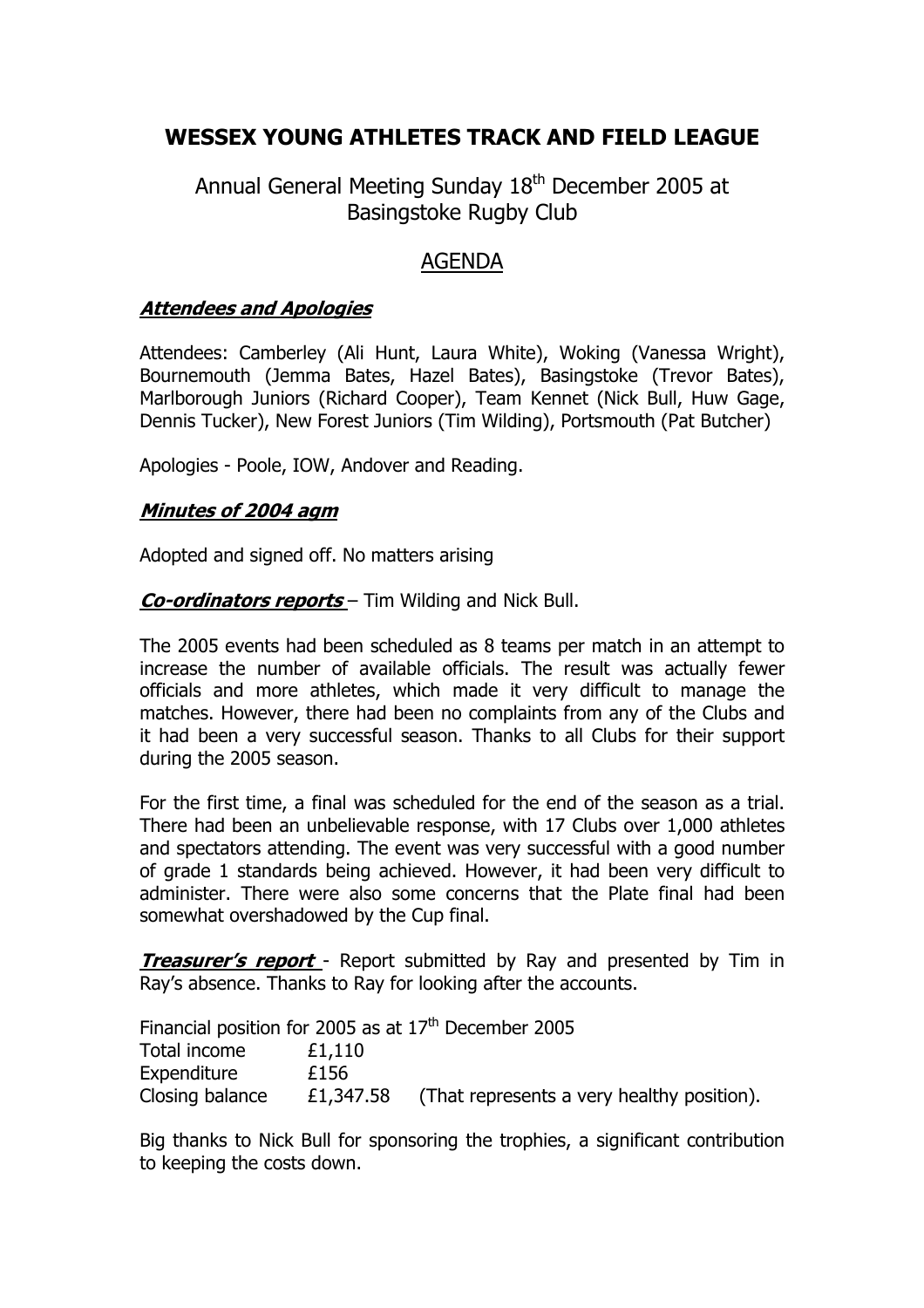### **Under 11's report** – Pat Butcher

2005 had been a good season, enjoyed by all young athletes

The meeting agreed to investigate ideas (Marlborough spreadsheet) to improve the ability to provide personal feedback to U11 athletes, including non-scoring participants, and the team managers,

The aim would be to produce results on the day, in line with older age groups. The results of the match not attended by Pat should be forwarded to her by the Wednesday following the event.

#### **League Constitution**

Requirement for 3 Officers in addition to the main committee posts to act as League Co-ordinators.

Amendments discussed and agreed were:

- i) UKA to be replaced with the National governing body of Athletics
- ii) Any balance of funds would be distributed to the existing League Clubs if the League were dissolved

The Constitution was adopted, incorporating the above changes

Election of Clubs: Three Clubs, Reading, Slough Juniors and Chichester have applied/indicated they would like to join the League.

This would take the league to 18 Clubs for the 2006 season as Newbury and Stubbington Green have resigned from the league.

The meeting accepted the applications for the three new Clubs and Tim will contact them to confirm this.

### **Election of Officials**

Chairman - Vacant Treasurer – Ray to continue Secretary – Vacant U11 Secretary – Pat to continue Official's secretary – Vacant League Co-ordinators – Nick Bull, Tim Wilding.

Ideally, three further co-ordinators are required.

A proposal that clubs participating would nominate a representative as club co-ordinator for that meeting on the day – This proposal was accepted.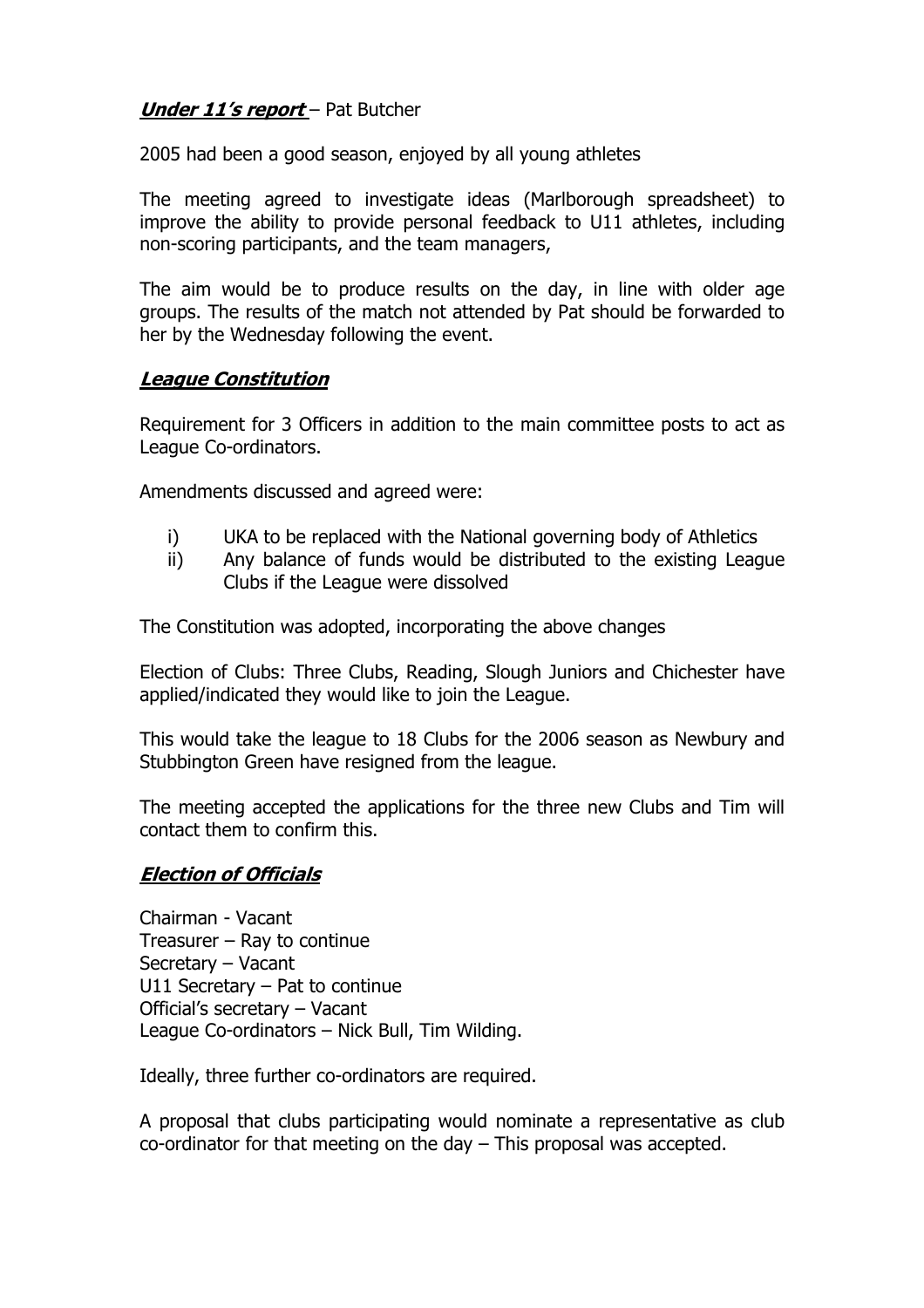### **Other items for discussion**

### **Affiliation Fees**

A recommendation proposed by the Treasurer that:

- new clubs to the league should pay £60 if holding a fixture and £75 if not
- remaining teams pay £25 if holding a fixture and £35 if not was accepted unanimously by the meeting

#### **League Structure**

Options discussed

- i) 4 matches no final
- ii) 3 matches no final
- iii) 3 matches and special "festival" medal meeting.

Clubs offering to host events are:

Woking (2), Reading, Poole, Bournemouth (3), Marlborough, Andover, New Forest and IOW

Option 3 was accepted by, significant, majority vote.

### **Timetable**

Proposed changes to the events schedule and timetable were:

- U11's Introduce an additional 150m event Approved
- U15's Introduce a 300m girls event Approved
- U17's Introduce a B string with the same events as 2005 but with no Non-scoring athletes – Approved
- Events to start earlier at 11.30am and target to finish at 4.30pm. A review of the timetable to accommodate these changes will be undertaken and circulated in January for further discussion and approval.

## **2006 Fixture Dates**

Sunday 23<sup>rd</sup> April - Round 1 Sunday 18<sup>th</sup> June - Round 2 Sunday  $9<sup>th</sup>$  July - Round 3 Sunday 6<sup>th</sup> August - Festival medal meeting to be held in Bournemouth.